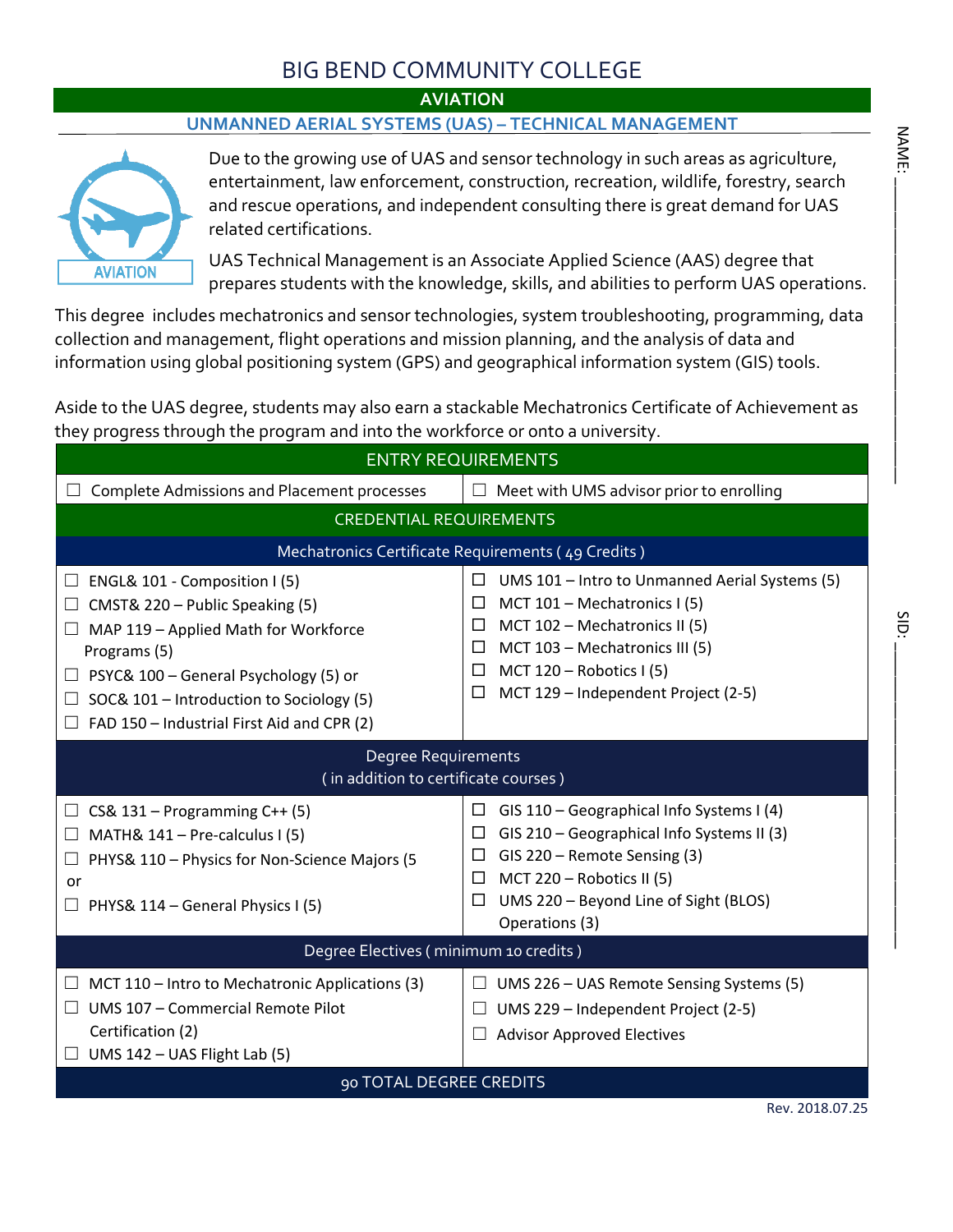### **UAS TECHNICAL MANAGEMENT PRE-REQUISITE FLOW CHART**

Start by talking with your assigned advisor to determine which courses to take first based on your placement scores.

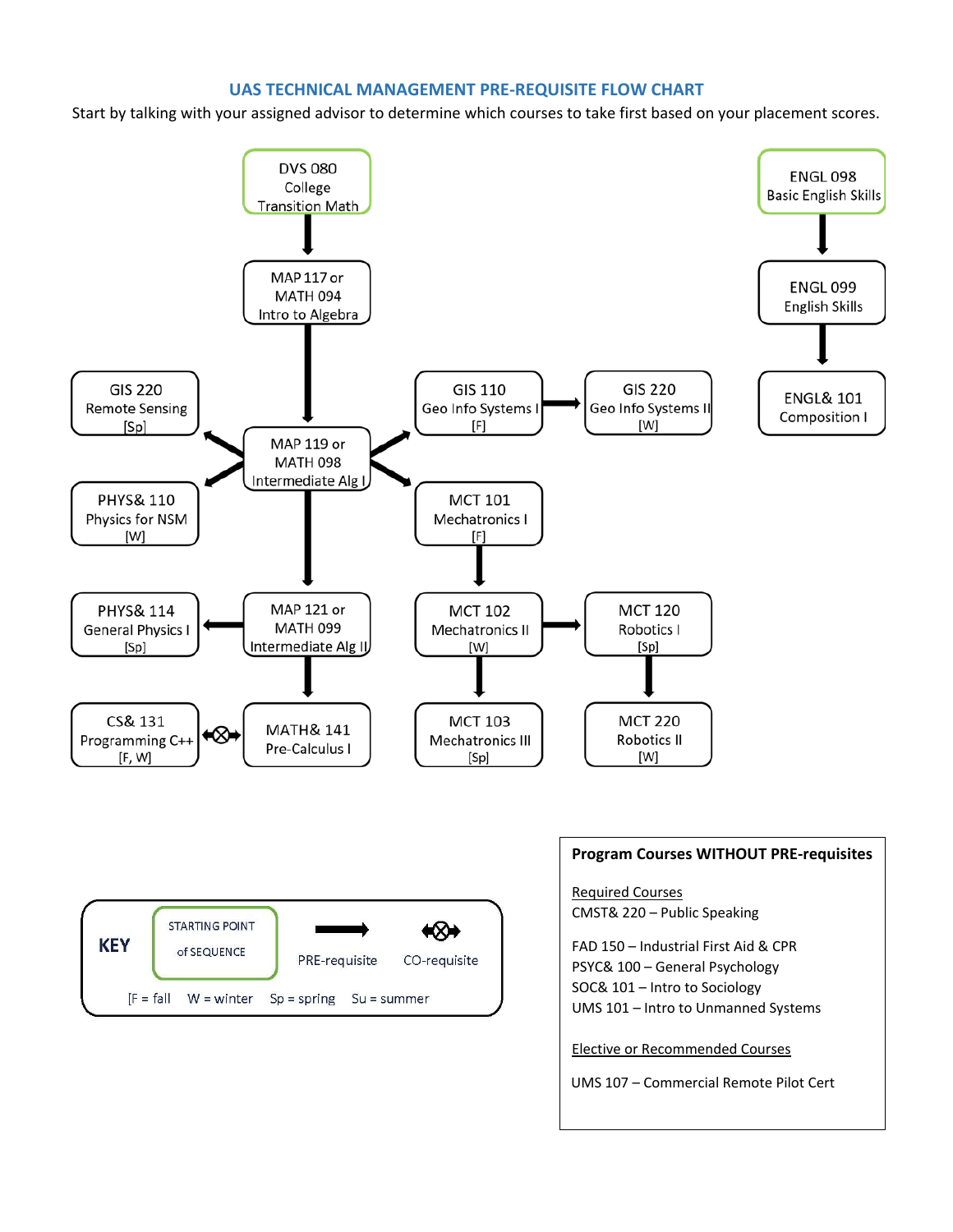| UAS TECH MANAGEMENT QUARTERLY PROGRAM PLAN FOR AAS-T DEGREE (YEAR ONE)                                              |                         |                                             |                     |  |                                                                   |                           |              |
|---------------------------------------------------------------------------------------------------------------------|-------------------------|---------------------------------------------|---------------------|--|-------------------------------------------------------------------|---------------------------|--------------|
| FALL (17 Credits)                                                                                                   |                         |                                             | WINTER (15 Credits) |  |                                                                   | <b>SPRING 17 Credits)</b> |              |
| FAD 150 (2)<br>MAP 119-121/MATH 098-099 (5)<br>MCT 101 95)<br>UMS 101 (5)                                           |                         | ENGL&101(5)<br>MATH& 141 (5)<br>MCT 201 (5) |                     |  | Elective credits (5)<br>MCT 103 (5)<br>MCT 120 (5)<br>MCT 129 (2) |                           |              |
|                                                                                                                     |                         |                                             | <b>ADVISING</b>     |  |                                                                   |                           |              |
| <b>FALL</b>                                                                                                         |                         |                                             | <b>WINTER</b>       |  |                                                                   | <b>SPRING</b>             |              |
| $\Box$ BBCC Foundation scholarship app<br>Fill out FAFSA or WAFSA for next<br>year<br>$\Box$ Meet with your advisor |                         | $\Box$ Assess program plan with advisor     |                     |  | $\Box$ Assess program plan with advisor                           |                           |              |
|                                                                                                                     |                         | <b>QUARTERLY REGISTRATION PLANNING</b>      |                     |  |                                                                   |                           |              |
| <b>FALL</b><br><b>QUARTER</b><br><u> 14</u>                                                                         | <b>WINTER</b><br>$\Box$ | <b>SPRING</b>                               | <b>SUMMER</b>       |  | <b>REGISTRATION CODE</b>                                          |                           |              |
| <b>CLASS</b>                                                                                                        |                         | <b>TITLE</b>                                | <b>CREDITS</b>      |  | <b>DAYS</b>                                                       | <b>TIME</b>               | ITEM#        |
|                                                                                                                     |                         |                                             |                     |  |                                                                   |                           |              |
|                                                                                                                     |                         |                                             |                     |  |                                                                   |                           |              |
|                                                                                                                     |                         |                                             |                     |  |                                                                   |                           |              |
|                                                                                                                     |                         |                                             |                     |  |                                                                   |                           |              |
|                                                                                                                     |                         |                                             |                     |  |                                                                   |                           |              |
|                                                                                                                     |                         |                                             |                     |  |                                                                   |                           |              |
|                                                                                                                     |                         | <b>QUARTERLY REGISTRATION PLANNING</b>      |                     |  |                                                                   |                           |              |
| <b>FALL</b><br>QUARTER $\square$<br>$\Box$                                                                          | <b>WINTER</b><br>$\Box$ | SPRING<br>$\mathbf{L}$                      | <b>SUMMER</b>       |  | <b>REGISTRATION CODE</b>                                          |                           |              |
| <b>CLASS</b>                                                                                                        |                         | <b>TITLE</b>                                | <b>CREDITS</b>      |  | <b>DAYS</b>                                                       | <b>TIME</b>               | ITEM#        |
|                                                                                                                     |                         |                                             |                     |  |                                                                   |                           |              |
|                                                                                                                     |                         |                                             |                     |  |                                                                   |                           |              |
|                                                                                                                     |                         |                                             |                     |  |                                                                   |                           |              |
|                                                                                                                     |                         |                                             |                     |  |                                                                   |                           |              |
|                                                                                                                     |                         |                                             |                     |  |                                                                   |                           |              |
|                                                                                                                     |                         |                                             |                     |  |                                                                   |                           |              |
|                                                                                                                     |                         | <b>QUARTERLY REGISTRATION PLANNING</b>      |                     |  |                                                                   |                           |              |
| QUARTER $\square$<br><b>FALL</b>                                                                                    | <b>WINTER</b><br>$\Box$ | SPRING □                                    | <b>SUMMER</b>       |  | <b>REGISTRATION CODE</b>                                          |                           |              |
| <b>CLASS</b>                                                                                                        |                         | <b>TITLE</b>                                | <b>CREDITS</b>      |  | <b>DAYS</b>                                                       | <b>TIME</b>               | <b>ITEM#</b> |
|                                                                                                                     |                         |                                             |                     |  |                                                                   |                           |              |
|                                                                                                                     |                         |                                             |                     |  |                                                                   |                           |              |
|                                                                                                                     |                         |                                             |                     |  |                                                                   |                           |              |
|                                                                                                                     |                         |                                             |                     |  |                                                                   |                           |              |
|                                                                                                                     |                         |                                             |                     |  |                                                                   |                           |              |
|                                                                                                                     |                         |                                             |                     |  |                                                                   |                           |              |
|                                                                                                                     |                         | <b>QUARTERLY REGISTRATION PLANNING</b>      |                     |  |                                                                   |                           |              |
| $FALL \square$ WINTER<br>QUARTER $\square$                                                                          |                         | $\Box$ SPRING $\Box$                        | <b>SUMMER</b>       |  | <b>REGISTRATION CODE</b>                                          |                           |              |
| <b>CLASS</b>                                                                                                        |                         | <b>TITLE</b>                                | <b>CREDITS</b>      |  | <b>DAYS</b>                                                       | <b>TIME</b>               | ITEM#        |
|                                                                                                                     |                         |                                             |                     |  |                                                                   |                           |              |
|                                                                                                                     |                         |                                             |                     |  |                                                                   |                           |              |
|                                                                                                                     |                         |                                             |                     |  |                                                                   |                           |              |
|                                                                                                                     |                         |                                             |                     |  |                                                                   |                           |              |
|                                                                                                                     |                         |                                             |                     |  |                                                                   |                           |              |
|                                                                                                                     |                         |                                             |                     |  |                                                                   |                           |              |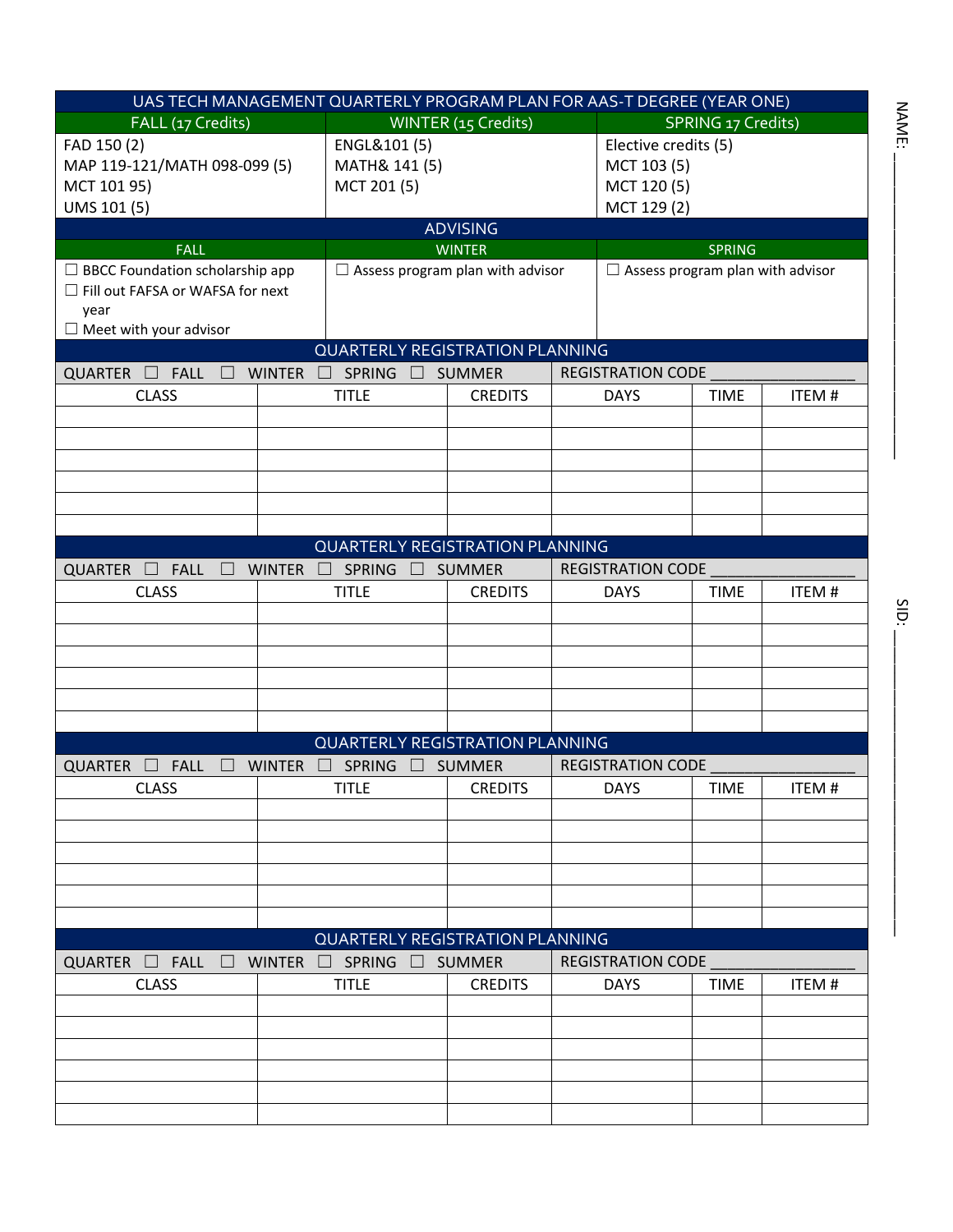| UAS TECH MANAGEMENT QUARTERLY PROGRAM PLAN (YEAR TWO) |                                           |                        |  |                                          |                                |              |
|-------------------------------------------------------|-------------------------------------------|------------------------|--|------------------------------------------|--------------------------------|--------------|
| FALL (14 Credits)                                     |                                           | WINTER (11-16 Credits) |  |                                          | SPRING (13-18 Credits)         |              |
| CS& 131 (5)                                           | GIS 210 (3)                               |                        |  | CMST& 220 (5)                            |                                |              |
| GIS 110 (4)                                           | MCT 220 (5)                               |                        |  | GIS 220 (3)                              |                                |              |
| Elective credits (5)                                  | UMS 220 (3)                               |                        |  | PSYC& 100 or SOC& 101 (5)                |                                |              |
|                                                       | PHYS& 110 or elective (5)                 |                        |  | PHYS& 114 or Elective (5)                |                                |              |
|                                                       |                                           | <b>ADVISING</b>        |  |                                          |                                |              |
| <b>FALL</b>                                           |                                           | <b>WINTER</b>          |  |                                          | <b>SPRING</b>                  |              |
| $\Box$ Explore transfer options/apply                 | $\Box$ Assess program plan with advisor   |                        |  | $\Box$ Submit transcripts to university  |                                |              |
| □ Access Career Services                              | $\Box$ Apply for BBCC graduation          |                        |  | $\Box$ Confirm university acceptance     |                                |              |
|                                                       | $\Box$ Submit scholarship applications if |                        |  | $\Box$ Finalize professional application |                                |              |
|                                                       | transferring to a university              |                        |  |                                          | materials with Career Services |              |
|                                                       | <b>QUARTERLY REGISTRATION PLANNING</b>    |                        |  |                                          |                                |              |
| <b>QUARTER</b><br><b>FALL</b><br><b>WINTER</b>        | <b>SPRING</b>                             | <b>SUMMER</b>          |  | REGISTRATION CODE                        |                                |              |
| <b>CLASS</b>                                          | <b>TITLE</b>                              | <b>CREDITS</b>         |  | <b>DAYS</b>                              | <b>TIME</b>                    | ITEM#        |
|                                                       |                                           |                        |  |                                          |                                |              |
|                                                       |                                           |                        |  |                                          |                                |              |
|                                                       |                                           |                        |  |                                          |                                |              |
|                                                       |                                           |                        |  |                                          |                                |              |
|                                                       |                                           |                        |  |                                          |                                |              |
|                                                       |                                           |                        |  |                                          |                                |              |
|                                                       | <b>QUARTERLY REGISTRATION PLANNING</b>    |                        |  |                                          |                                |              |
|                                                       |                                           |                        |  |                                          |                                |              |
| <b>QUARTER</b><br><b>FALL</b><br><b>WINTER</b>        | <b>SPRING</b>                             | <b>SUMMER</b>          |  | <b>REGISTRATION CODE</b>                 |                                |              |
| <b>CLASS</b>                                          | <b>TITLE</b>                              | <b>CREDITS</b>         |  | <b>DAYS</b>                              | <b>TIME</b>                    | <b>ITEM#</b> |
|                                                       |                                           |                        |  |                                          |                                |              |
|                                                       |                                           |                        |  |                                          |                                |              |
|                                                       |                                           |                        |  |                                          |                                |              |
|                                                       |                                           |                        |  |                                          |                                |              |
|                                                       |                                           |                        |  |                                          |                                |              |
|                                                       |                                           |                        |  |                                          |                                |              |
|                                                       | <b>QUARTERLY REGISTRATION PLANNING</b>    |                        |  |                                          |                                |              |
| <b>QUARTER</b><br><b>WINTER</b><br><b>FALL</b>        | SPRING                                    | <b>SUMMER</b>          |  | <b>REGISTRATION CODE</b>                 |                                |              |
| <b>CLASS</b>                                          | <b>TITLE</b>                              | <b>CREDITS</b>         |  | <b>DAYS</b>                              | <b>TIME</b>                    | <b>ITEM#</b> |
|                                                       |                                           |                        |  |                                          |                                |              |
|                                                       |                                           |                        |  |                                          |                                |              |
|                                                       |                                           |                        |  |                                          |                                |              |
|                                                       |                                           |                        |  |                                          |                                |              |
|                                                       |                                           |                        |  |                                          |                                |              |
|                                                       |                                           |                        |  |                                          |                                |              |
|                                                       | <b>QUARTERLY REGISTRATION PLANNING</b>    |                        |  |                                          |                                |              |
| QUARTER <b>FALL</b><br><b>WINTER</b><br>$\Box$        | $\Box$ SPRING $\Box$                      | <b>SUMMER</b>          |  | <b>REGISTRATION CODE</b>                 |                                |              |
| <b>CLASS</b>                                          | <b>TITLE</b>                              | <b>CREDITS</b>         |  | <b>DAYS</b>                              | <b>TIME</b>                    | ITEM#        |
|                                                       |                                           |                        |  |                                          |                                |              |
|                                                       |                                           |                        |  |                                          |                                |              |
|                                                       |                                           |                        |  |                                          |                                |              |
|                                                       |                                           |                        |  |                                          |                                |              |
|                                                       |                                           |                        |  |                                          |                                |              |
|                                                       |                                           |                        |  |                                          |                                |              |
|                                                       |                                           |                        |  |                                          |                                |              |

 $N_{\rm H}$ 

NAME: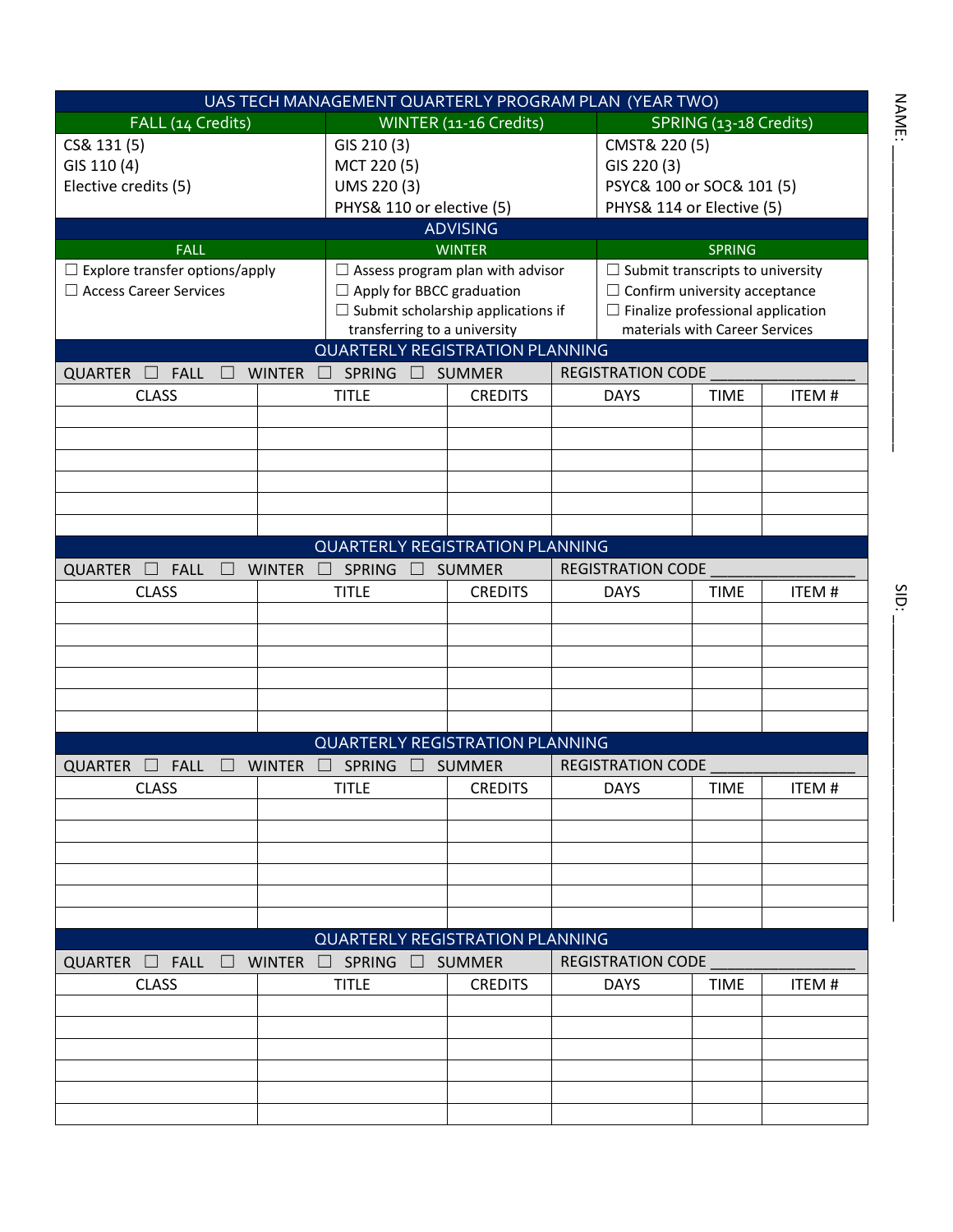## **Big Bend Community College WORKFORCE EDUCATION PROGRAM REQUIREMENTS**

### **Certificate of Achievement**

Students working toward a Certificate of Achievement need to develop a program plan with the faculty advisor in their Workforce Education area of interest. The plan must include all related instruction components. The Certificate of Achievement is designed to provide recognition for the student who has not completed an Associate in Applied Science degree program.

### **Certificate of Accomplishment**

Students working toward a Certificate of Accomplishment need to develop a program plan with the faculty advisor in their Workforce Education area of interest. The Certificate of Achievement is designed to provide recognition for the student who does not complete a Certificate of Achievement or an Associate in Applied Science degree program.

**Changes or substitutions for course work in the college catalog must be listed and approved by the advisor.** It is essential that students meet quarterly with their advisor before registration to review progress and plan their program.

Each program plan must be approved by the Workforce Education program advisor and Dean of Workforce Education. Certificates will be issued out of the Dean of Workforce Education Instructional Services office.

\_\_\_\_\_\_\_\_\_\_\_\_\_\_\_\_\_\_\_\_\_\_\_\_\_\_\_\_\_\_\_\_\_\_\_\_\_\_\_\_ \_\_\_\_\_\_\_\_\_\_\_\_\_\_\_\_\_\_\_\_\_\_\_\_\_

\_\_\_\_\_\_\_\_\_\_\_\_\_\_\_\_\_\_\_\_\_\_\_\_\_\_\_\_\_\_\_\_\_\_\_\_\_\_\_\_\_ \_\_\_\_\_\_\_\_\_\_\_\_\_\_\_\_\_\_\_\_\_\_\_\_\_

\_\_\_\_\_\_\_\_\_\_\_\_\_\_\_\_\_\_\_\_\_\_\_\_\_\_\_\_\_\_\_\_\_\_\_\_\_\_\_\_\_ \_\_\_\_\_\_\_\_\_\_\_\_\_\_\_\_\_\_\_\_\_\_\_\_\_

| $\square$ Certificate of Achievement                  | QTR & YR Completed: |
|-------------------------------------------------------|---------------------|
| $\Box$ Certificate of Achievement QTR & YR Completed: |                     |

### Title of Certificate:

*Advisor Approval:*

Advisor **Date** 

*Program Completion Approval:*

**Dean of Workforce Education** Date **Date Communist Communist Communist Communist Communist Communist Communist Communist Communist Communist Communist Communist Communist Communist Communist Communist Communist Communist C** 

Instructional Services Office Assistant **Date** Date Date

SID: